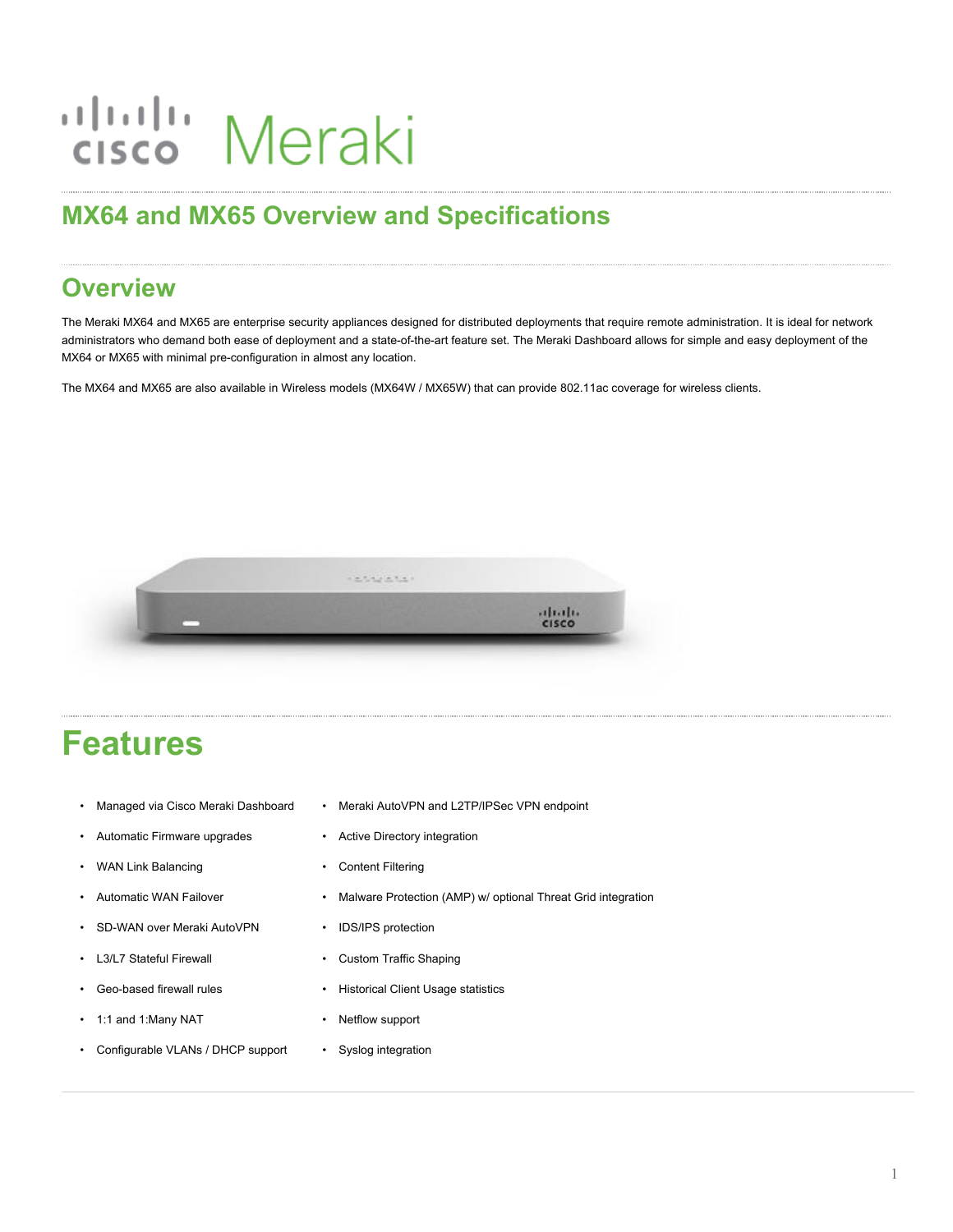- Static Routing
- Client VPN endpoint

#### **Hardware Features**

- Dual WAN uplinks
- Built-in 802.11ac Wireless capability (Wireless models only)
- Built-in PoE+ capabilities (MX65 only)

# **Configuration**

The basic initial configuration of the MX64 and MX65 is just as simple as with other MX models. The links below provide additional information and instructions relating to each step in getting the device setup and configured for the first time.

- 1. [Claim the device to an Organization on the Meraki Dashboard](https://documentation.meraki.com/General_Administration/Inventory_and_Devices/Using_the_Organization_Inventory)
	- a. If a Dashboard Organization does not yet exist, [Create one](https://documentation.meraki.com/General_Administration/Organizations_and_Networks/Creating_a_Dashboard_Account_and_Organization)
- 2. [Add the device to a Dashboard Network](https://documentation.meraki.com/General_Administration/Inventory_and_Devices/Adding_and_Removing_Devices_from_Dashboard_Networks#Adding_Devices_to_Networks)
	- a. If a Network does not yet exist, [Create one first](https://documentation.meraki.com/General_Administration/Organizations_and_Networks/Creating_and_Deleting_Dashboard_Networks#Creating_a_Network)
- 3. Physically connect the device to the local network
	- a. Ensure the wireless antennas are connected correctly (Wireless models only)

• Remote Packet Capture tools

- b. Power on the device and let it check in to the Dashboard
- c. If necessary, configure a Static IP on the WAN interface through the [Local Status Page](https://documentation.meraki.com/General_Administration/Tools_and_Troubleshooting/Using_the_Cisco_Meraki_Device_Local_Status_Page) to allow it to check in.
- 4. Finish configuring the device from the Meraki Dashboard
	- a. [Manage](https://documentation.meraki.com/MX/Networks_and_Routing/MX_Addressing_and_VLANs) local VLANs
	- b. Modify [Firewall rules](https://documentation.meraki.com/MX/Firewall_and_Traffic_Shaping/MX_Firewall_Settings)
	- c. [Configure VPN connectivity](https://documentation.meraki.com/MX/Site-to-site_VPN/Site-to-Site_VPN_Settings)

#### **Context and Comparisons**

| <b>Description</b>                  | <b>MX64</b>               | <b>MX65</b>             |
|-------------------------------------|---------------------------|-------------------------|
| <b>Dual WAN Uplinks</b>             | Yes (With LAN conversion) | Yes                     |
| <b>Backup Cellular Uplink</b>       | Via 3rd Party USB Modem   | Via 3rd Party USB Modem |
| <b>Stateful Firewall Throughput</b> | 250 Mbps                  | 250Mbps                 |
| <b>Maximum VPN Throughput</b>       | 100 Mbps                  | 100Mbps                 |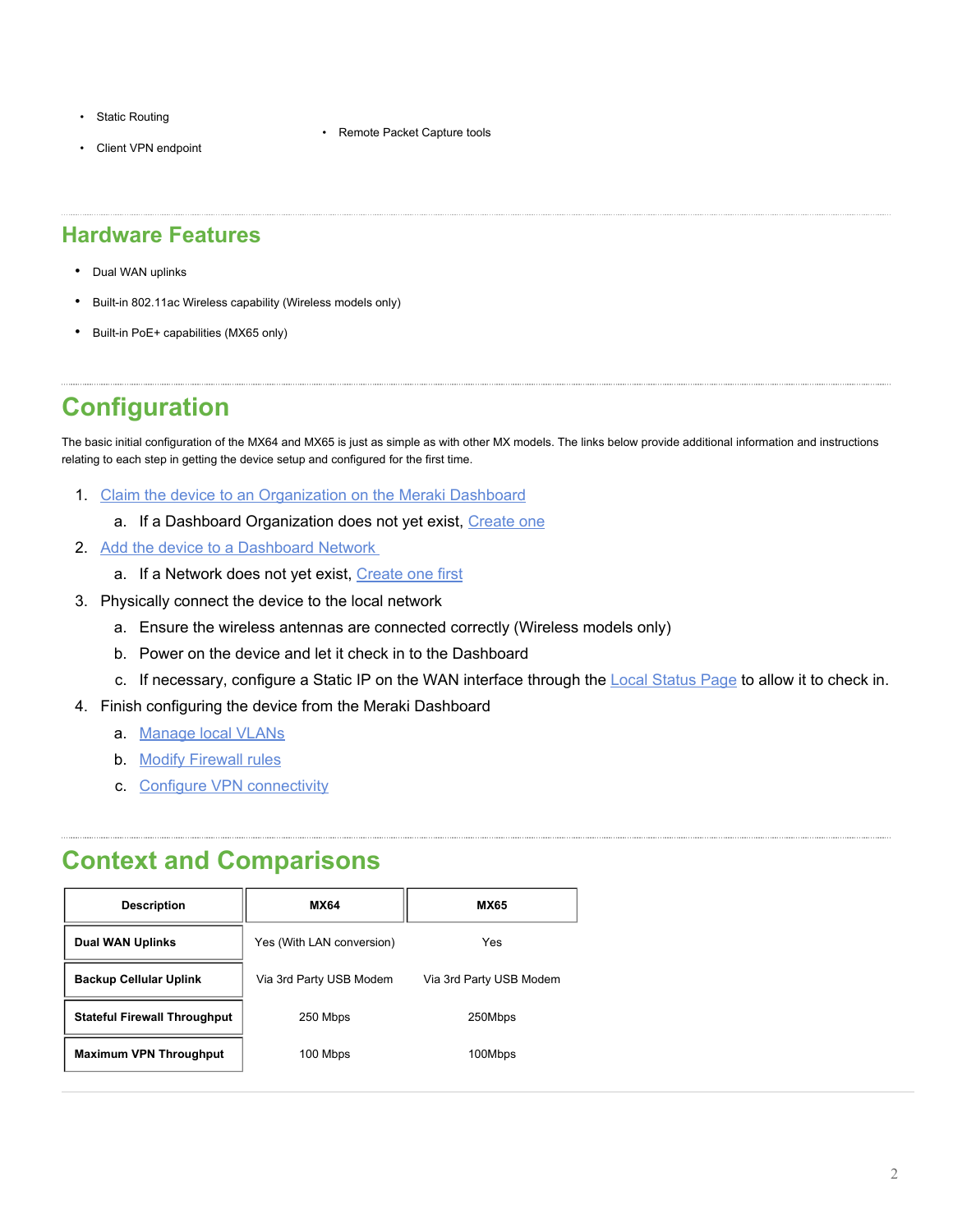| <b>Description</b>             | <b>MX64</b> | <b>MX65</b>                |  |
|--------------------------------|-------------|----------------------------|--|
| <b>Security Throughput</b>     | 200 Mbps    | 200 Mbps                   |  |
| <b>PoE Capabilities</b>        | No          | Yes, 2x GbE RJ45 LAN Ports |  |
| <b>Recommended LAN Clients</b> | 50          | 50                         |  |

# **Technical Breakdown**

## **Physical Interfaces**

| <b>Interfaces</b>           | <b>MX64 / MX64W</b>                                      | <b>MX65 / MX65W</b>                                  |
|-----------------------------|----------------------------------------------------------|------------------------------------------------------|
| <b>WAN Interfaces</b>       | 1x Dedicated GbF RJ45<br>1x Convertible LAN/WAN GbE RJ45 | 2x Dedicated GbE RJ45                                |
| <b>Cellular Interface</b>   | Cellular Uplink via 3rd Party USB Modem                  | Cellular Uplink via 3rd Party USB Modem              |
| <b>LAN Interfaces</b>       | 3x Dedicated GbF RJ4<br>1x Convertible LAN/WAN GbE RJ45  | 10x Dedicated GbE RJ45<br>2x Dedicated GbE RJ45 PoE+ |
| <b>Management Interface</b> | No dedicated management port                             | No dedicated management port                         |

For management access, please review [this](https://documentation.meraki.com/General_Administration/Tools_and_Troubleshooting/Using_the_Cisco_Meraki_Device_Local_Status_Page) document.

#### **802.11 Wireless Interface**

| <b>Description</b>       | <b>MX64W</b>     | <b>MX65W</b>     |
|--------------------------|------------------|------------------|
| <b>Radio Information</b> | 802.11a/b/g/n/ac | 802.11a/b/g/n/ac |
| <b>Maximum Data Rate</b> | 1.2 Gbps         | 1.2 Gbps         |

# **Throughput and Capabilities**

| <b>Description</b>                           | <b>MX64 / MX64W</b> | <b>MX65/MX65W</b> |
|----------------------------------------------|---------------------|-------------------|
| <b>Recommended Maximum LAN Clients</b>       | 50                  | 50                |
| Max Stateful Firewall Throughput in NAT mode | 250 Mbps            | 250 Mbps          |
| <b>Max VPN Throughput</b>                    | 100 Mbps            | 100 Mbps          |